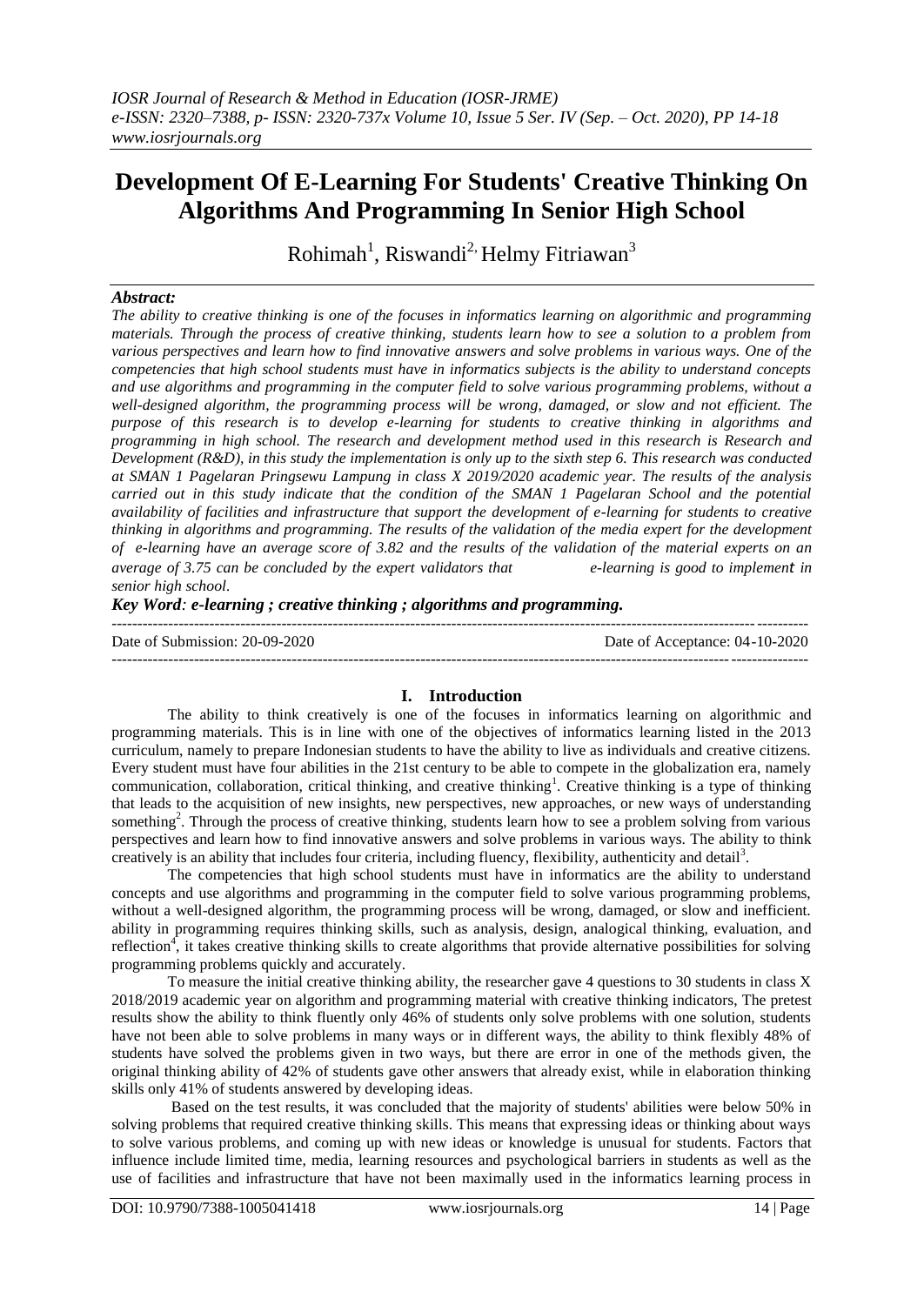algorithm and programming materials. The influencing factors are limited time, media, learning resources, and psychological barriers in students as well as the utilization of facilities and infrastructure that have not been maximally used in the informatics learning process in algorithm and programming materials. The learning strategy has not been able to encourage students to think creatively so that it makes students bored in class. Learning that should be student-centered is in fact still teacher-centered. Students do not have the confidence to express their opinions and thoughts due to shame and fear if their opinions or answers are wrong.

For this problem, it is necessary to develop an alternative development of learning media according to the needs and characteristics of students, namely the development of e-learning-based media to minimize student and teacher difficulties in learning on algorithm and programming materials. By using e-learning media, students are more active in developing their abilities and can improve their creative thinking skills. Previous research stated that elearning can improve students' creative thinking skills<sup>567</sup>. In the digital era, the rapid development of information and communication technology is the main reason for the development of elearning based learning media. Learning behavior in the current digital generation requires learning media that is suitable for characteristics and can condition students to learn independently.

The selection of online-based learning media considers the ability to store, process, present unlimited information, does not require large production costs when compared to the cost of procuring printed textbooks, web-based teaching materials can easily be updated at any time according to learning needs. Based on the problems and supported by previous research, the aim of the researcher is to develop e-learning for students to think creatively in algorithmic and programming materials in high schools.

## **II. Methods**

The research and development method used in this research is Research and Development (R&D) or often called development (Sugiono, 2012: 297) is a "research method used to produce certain products, and to test the effectiveness of these products". Research and development steps according to Sugiyono include the following steps: (1) potential and problems, (2) data collection, (3) product design, (4) design validation, (5) design improvement, (6) product testing, (7) product revision, (8) use trial, (9) product revision, and (10) mass production. This research was conducted at SMAN 1 Pagelaran Pringsewu Lampung.

The ten steps of Sugiyono's modification of RnD Product Development, in this study the implementation is only up to the sixth step (6). This was done because of limitations, both in terms of time and cost. In this study, the steps carried out by researchers find out how the potential and existing problems by observing, studying literature, reviewing theories and looking for research relevant to the title taken by the researcher and product planning and development includes product design planning, product design making, product validation by experts, product design improvement validation results and e-learning final products.

In this study, the instruments used consisted of test and non-test instruments, the test instrument is used to measure students' ability to use e-learning to improve creative thinking skills, the non-test instrument was used to determine the potential by distributing questionnaires for initial research requirements and expert validation questionnaires.

Data analysis results obtained from teachers and students are used to determine the level of need in the development of e-learning, the data is processed using descriptive statistics. The instrument used has 4 answers, the assessment score can be searched using the following formula:

$$
X=\frac{\sum_i^n=1^{x_i}}{n}
$$

with:

$$
x_{i=\frac{total\ scorer}{Max\ Score}} \times 4
$$

(Source, Sugiono  $2015$ )<sup>8</sup>

Information :  $X = Average$  $X_i$  = The operational test score of each student n= The number of students who filled out the questionnaire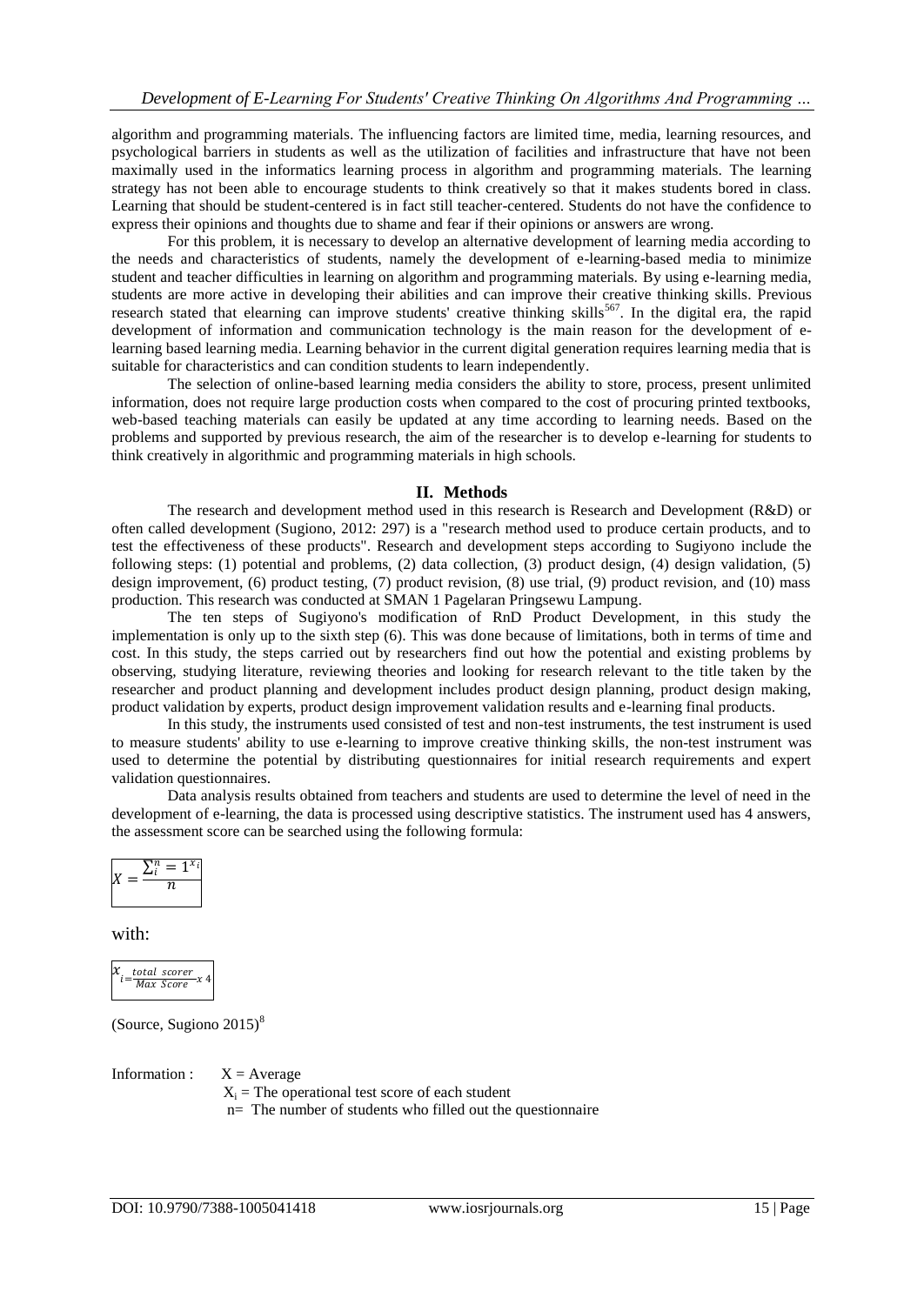**Table no1**: The results of the assessment scores of each material expert validator, media expert are then searched for the average and converted to determine the validity and feasibility of e-learning-based informatics learning applications. The following is the eligibility criteria for the average analysis shown in Table1 Kriteria Validasi

| <b>Quality Score</b> | Eligibility Criteria | <b>Information</b>                      |  |
|----------------------|----------------------|-----------------------------------------|--|
| 3,26 < x < 4,00      | Valid                | No Revision                             |  |
| 2,51 < x < 3,26      | Sufficiently Valid   | <b>Partial Revision</b>                 |  |
| 1,76 < x < 2,51      | Less Valid           | Partial revision & review of material / |  |
|                      |                      | media                                   |  |
| 1,00 < x < 1,76      | Not Valid            | <b>Total Revisions</b>                  |  |

#### T**able1** Kriteria Validasi

## **III. Result**

The result of this research is the development of e-learning learning for students in improving creative thinking in algorithmic and programming materials. The procedures that have been described are the results of the design validation obtained in several validators, including the media expert validator and the algorithm and programming material expert validator in accordance with the competencies of expert validation and predetermined criteria Limited trials to see the ease of use and attractiveness of the product were tested on 5 students of class X MIPA 3 SMAN 1 Pagelaran and 5 informatics teachers MGMP Pringsewu. e-learning development webpage view to improve students' creative thinking

**Table no2:** The results of this study state that for the Media expert validation was carried out to assess whether the e-learning learning application development design to improve students' creative thinking was categorized as proper learning. The aspect assessed by the media expert validataor is the feasibility aspect of graphics which consists of 14 indicators. From table 1, the validation of media experts gets an average score of 3.82 with valid criteria, it can be concluded that the development of e-learning is able to improve students' creative thinking in algorithm and programming material.

| <b>Table 2 Media Expert Validation Results</b> |                   |                  |      |  |  |  |
|------------------------------------------------|-------------------|------------------|------|--|--|--|
| Aspect                                         | <b>Analysis</b>   | <b>Validator</b> |      |  |  |  |
|                                                |                   |                  |      |  |  |  |
| Graphics                                       | score             | 52               | 50   |  |  |  |
|                                                | $\mathcal{X}_{i}$ | 3,86             | 3.79 |  |  |  |
|                                                |                   | 3.82             |      |  |  |  |
|                                                | Criteria          | valid            |      |  |  |  |

Media Expert Validation Chart 3.86 3.84 3.82 3.80 3.78 3.76 3.74

**Table no3**: Material expert validation is used as a reference to improve whether the material contained in elearning is in accordance with core competencies, basic competencies and learning objectives. The material expert's assessment consists of three aspect, namely the content feasibility aspect consisting of 5 indicators, the presentation feasibility aspect there are 3 indicators and the contextual assessment aspect there are 2 indicators. The table of the results of the material expert validation explains that the content feasibility aspect gets a score of 3.80 with a decent criterion, the feasibility aspect of presenting a score of 3.70 with a decent criterion and for

<del>Validator</del><br>3.86

■Kegrafikaan

<del>/alidator2</del>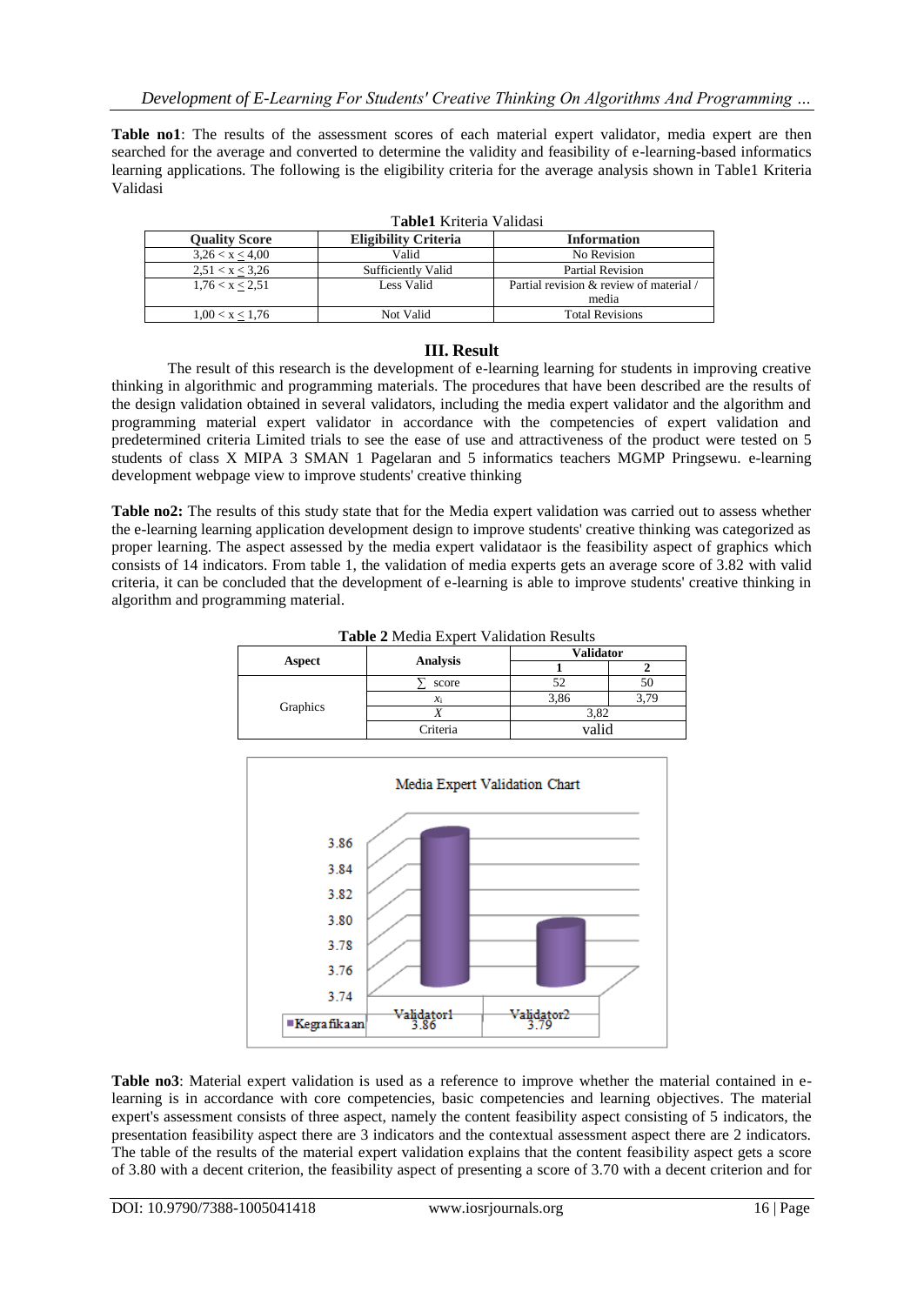the aspect of assessment with a score of 4 the criteria is feasible. The result validation of Material experts gets an average score of 3.75 creteria valid.

| No<br>Aspect |                           | Validator |          | Criteria           |       |
|--------------|---------------------------|-----------|----------|--------------------|-------|
|              |                           |           |          | <b>Total Score</b> |       |
|              | Content eligibility       | 3.8       |          | 3,80               | valid |
|              | Feasibility aspect        |           | <u>.</u> | 3,70               | valid |
|              | <b>Assessment Aspects</b> |           |          |                    | valid |
|              | Score average             | 3.75      |          | valid              |       |

**Tabel no3** Material Expert Validation Results



## **IV. Discussion**

The results of the analysis carried out in this study indicate that the condition of the SMAN 1 Pagelaran School and the potential availability of facilities and infrastructure that support the development of e-learning to improve students' creative thinking. SMAN 1 Pagelaran has facilities and infrastructure such as computer labs, servers, internet connections that can facilitate this development activity. Supported by the ability of teachers and students on the day of observations that researchers have done, students and teachers have the potential to be used to develop e-learning based learning applications, E-learning has a positive and significant effect on the quality of student learning<sup>9</sup>. The development of e-learning is a learning method that combines face-to-face learning with online learning that allows students to learn anytime and anywhere. The development of elearning is able to present a learning model that motivates, fun and improves students' creative thinking in learning.

The results of the development that the researchers have done are divided into 2 stages:1) The preliminary stage is to determine the potential and problems by making observations, namely direct observation and interviewing informatics teachers and students who have studied algorithm and programming material in class XI regarding constraints during learning, conducting literature studies, reviewing theories and looking for research both from national journals and international, 2) The planning and development stage of the researcher selects and develops appropriate learning media for use at the school level. The media developed is e-learning which involves students in interactive learning by validating material experts and media experts to test the appropriateness of the product being developed, at the testing stage it is only carried out on a limited test of 5 students from class x mipa 3 and 5 informatics teachers to assess whether the product being developed provides convenience and attractiveness to students in participating in learning.

E-learning systems in virtual learning environments can develop creative thinking for students<sup>10</sup>, creative thinking or creativity is a problem-solving activity carried out through an unconscious experiential process in which it includes fluency in generating a number of ideas, flexibility, using time to produce various types of solutions, new ideas or resulting solutions<sup>11</sup>. It can be concluded that the development of e-learning by researchers is very helpful for students in improving creative thinking in algorithmic and programming materials.

In the results of the feasibility test by media experts carried out on the feasibility aspect of graphics consisting of 14 indicators, it gets an average score of 3.82 with a description of the development product is suitable for use. Feasibility in testing media experts is very necessary because media is a component in the environment of students that can stimulate students to learn $12$ .